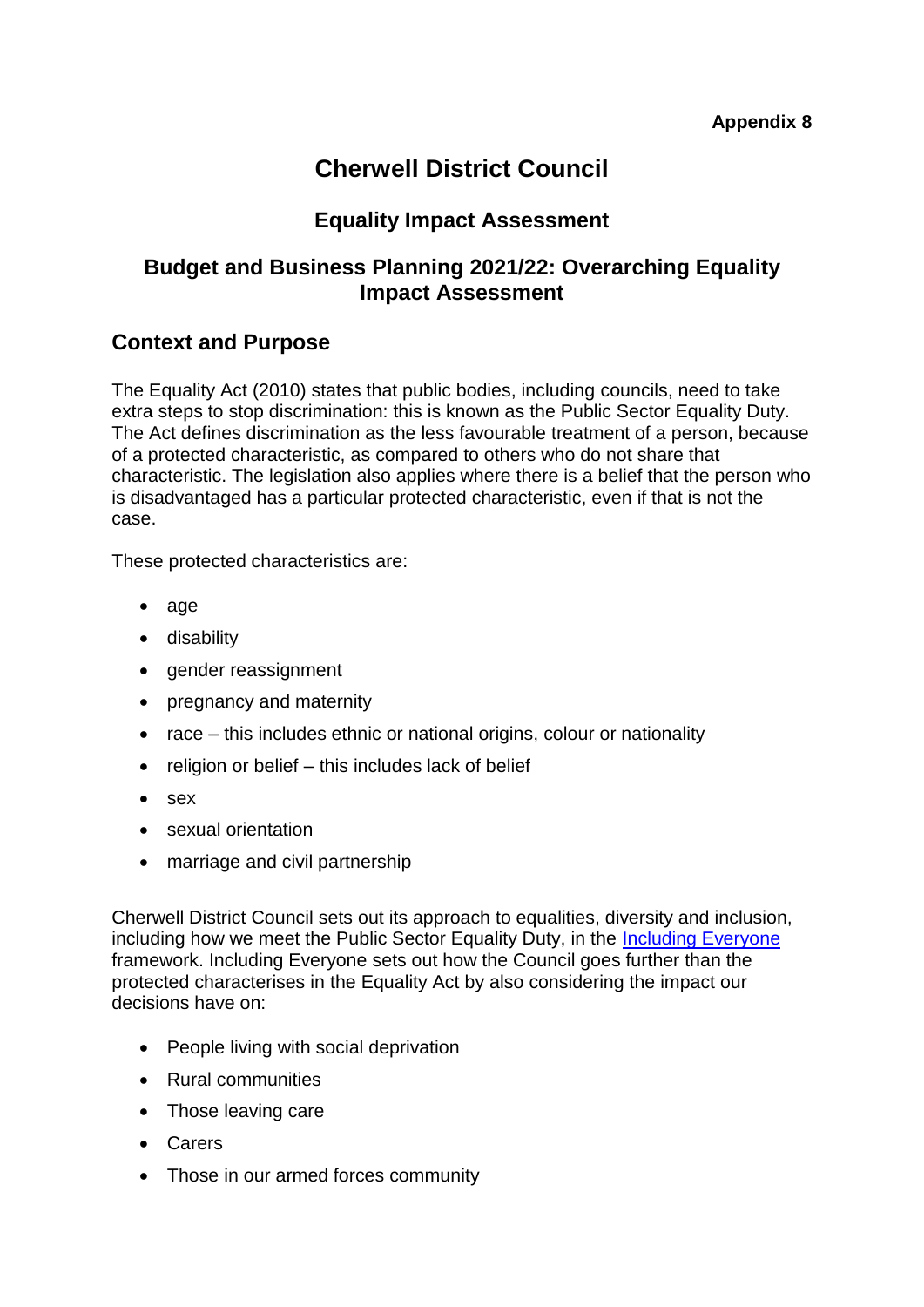#### **Equality Impact Assessments**

All Council decisions are reviewed for equality impact at the appropriate level of detailed analysis depending on the potential service impact of the proposed change. This allows for the review of the potential impact of new and updated policies and service delivery decisions on those with the protected and additional characteristics. Where there is potential for material service impact, a formal Equality Impact Assessment is completed. This overarching assessment is made in support of the Budget and Business Planning proposals 2021/22. Additional individual impact assessments have also been published where specific proposals have the potential for material service impact.

Assessing Equality Impact does not guarantee that a change will never have a negative impact, but it is intended to ensure policies meet the diverse needs of individuals. Equality Impact Assessments also ensure that the outcomes of a proposal are considered, with the potential benefits maximised and possible challenges mitigated, within the overall funding available.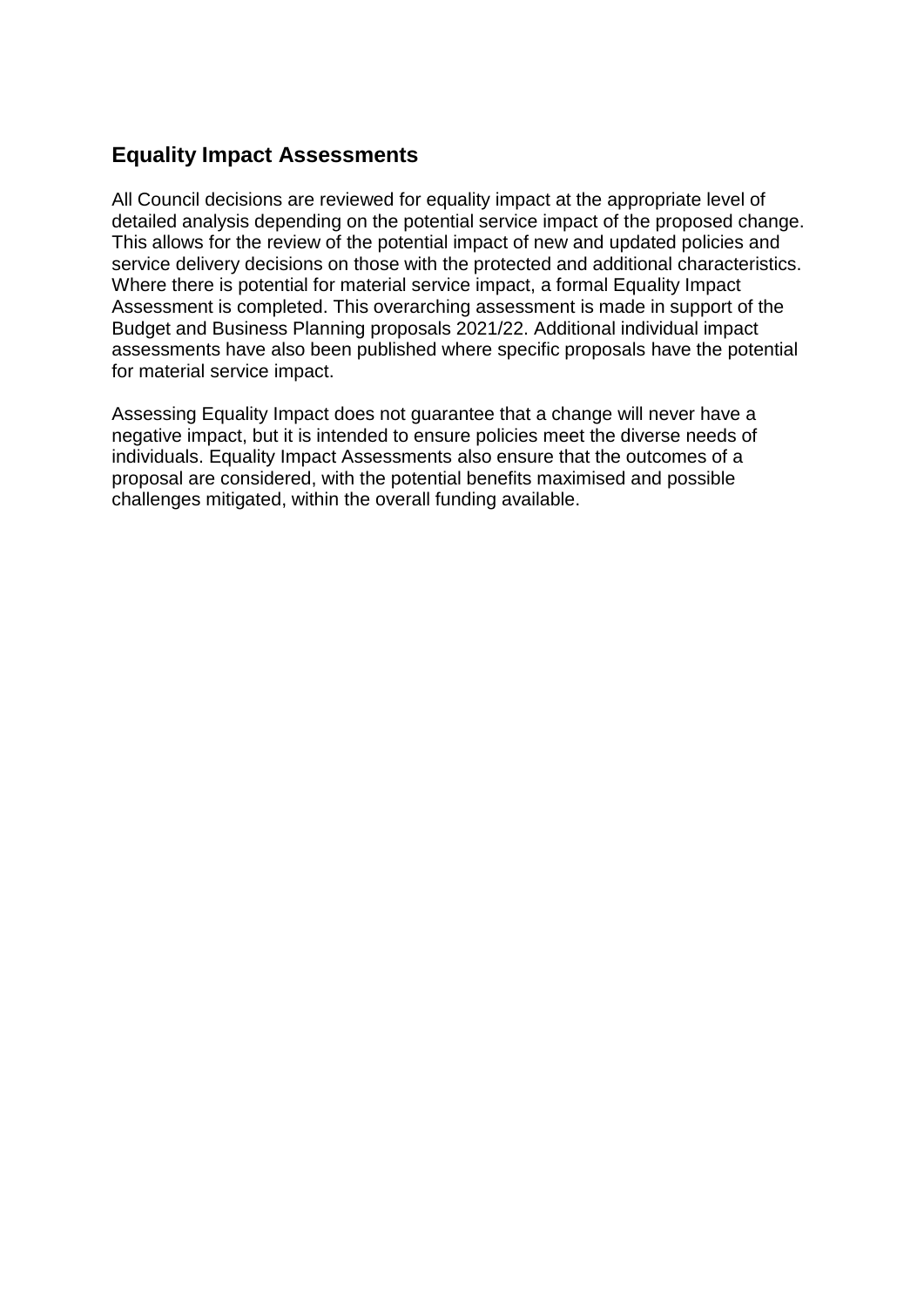## **Section 1: Summary details**

| <b>Directorate and Service</b><br>Area                                                                            | All Directorates and Service Areas                                                                                                                                                                                                                                                                                                                                                                                                                                                                               |
|-------------------------------------------------------------------------------------------------------------------|------------------------------------------------------------------------------------------------------------------------------------------------------------------------------------------------------------------------------------------------------------------------------------------------------------------------------------------------------------------------------------------------------------------------------------------------------------------------------------------------------------------|
| What is being assessed<br>(e.g. name of policy,<br>procedure, project, service<br>or proposed service<br>change). | This assessment sets out the overall impact that the budget and business planning proposals have on a<br>range of equality and diversity characteristics, including the nine protected characteristics defined under the<br>Equality Act 2010, and sets out any mitigations that have been put in place against possible negative<br>impacts.                                                                                                                                                                    |
| Is this a new or existing<br>function or policy?                                                                  | This impact assessment provides an overview of the 2021/22 budget and business planning proposals and<br>so comments on changes to existing programmes as well as new proposals.                                                                                                                                                                                                                                                                                                                                 |
| <b>Summary of assessment</b><br>Briefly summarise the policy<br>or proposed service change.<br>Summarise possible | This assessment covers the overall budget and business planning proposal for Cherwell District Council and<br>seeks to highlight key evidence and intelligence that the Council has used to assess the impact of its budget<br>proposals on the nine protected characteristics set out in the Equality Act 2010.                                                                                                                                                                                                 |
| impacts. Does the proposal<br>bias, discriminate or unfairly<br>disadvantage individuals or                       | The Council has also assessed the impact on those living in rural areas, those living with social deprivation,<br>armed forces communities and carers.                                                                                                                                                                                                                                                                                                                                                           |
| groups within the<br>community?<br>(following completion of the                                                   | The assessment has not identified any bias, unfair advantage or disadvantage to any groups or individuals.<br>Where potential negative impacts have been identified, mitigations have been put in place to reduce impact.                                                                                                                                                                                                                                                                                        |
| assessment).                                                                                                      | For rural communities, we have mitigated potential negative impacts on a number of proposals including the<br>reduced scope for additional community development programmes where we will seek to place a duty on<br>developers to fund community development activities in new communities via our Local Plan. Where we are<br>proposing to reduce the cleaning of village streets, we will mitigate the impact by working with communities<br>to promote community approaches to maintaining the public realm. |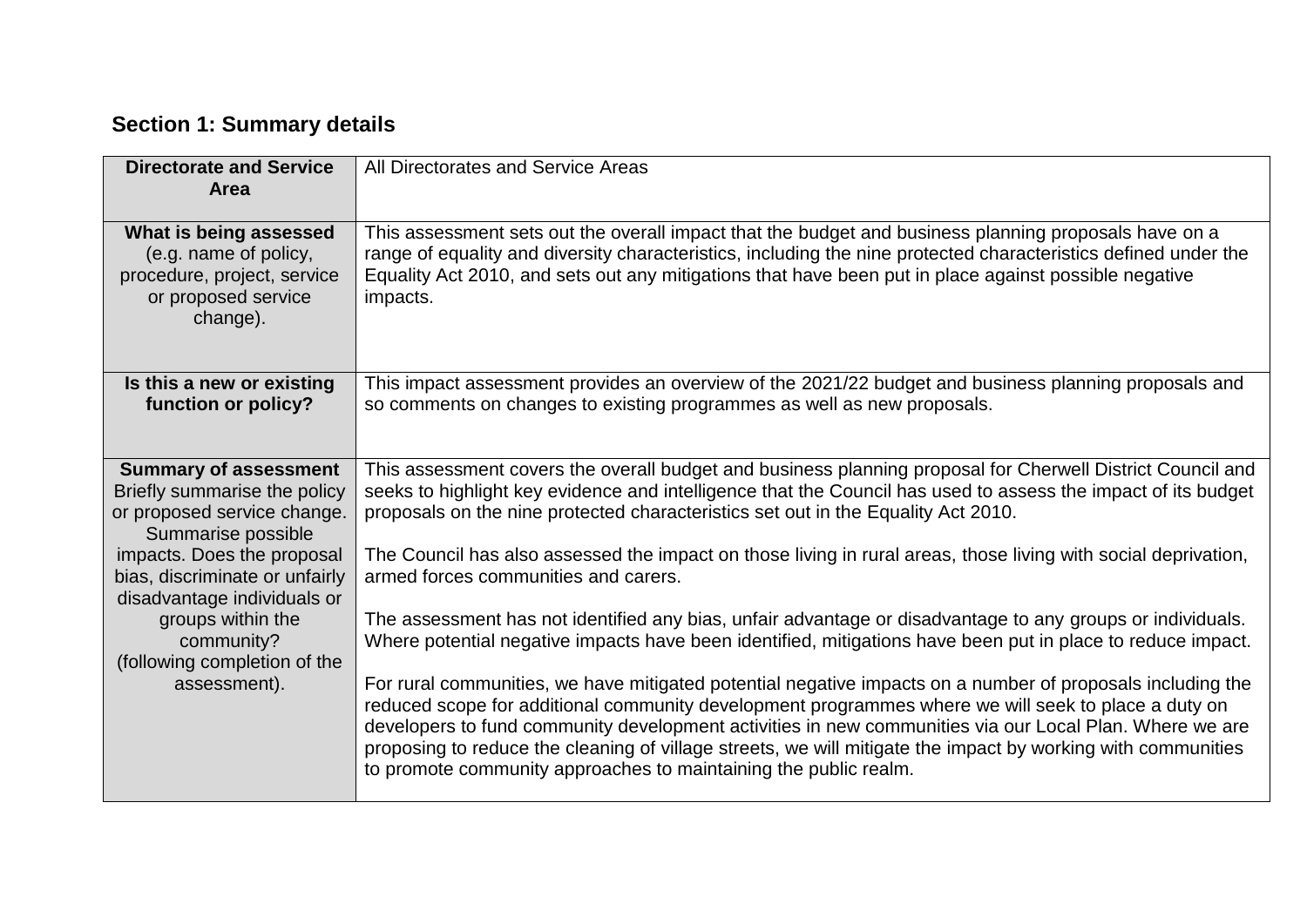|                           | Where we have proposed to review or introduce fees for car parking, garden waste and public toilets, we<br>have benchmarked these against neighbouring and similar local authorities to ensure that we manage the<br>impact of change. We recognise that the impact of these changes may fall on particular groups and so have<br>balanced the need to maintain these facilities for the good of all residents and in particular those in several of<br>the protected groups who rely most on these services. For example, the public toilet proposals may impact<br>more on those in certain protected groups who are more likely to rely on these facilities including elderly<br>people, people with certain disabilities and those who are pregnant or caring for young children. However,<br>increasing charges helps to ensure the future viability of this service and in particular helps to meet the<br>needs of those protected groups. The potential impact is also mitigated by ensuring that there are easy<br>means to pay, including contactless. Those disabled people accessing the RADAR scheme, which operates<br>at all facilities, will not be subject to charges. For the review in car parking charges we will continue to make<br>sure that those eligible for Blue Badges are exempt from these charges. |
|---------------------------|-----------------------------------------------------------------------------------------------------------------------------------------------------------------------------------------------------------------------------------------------------------------------------------------------------------------------------------------------------------------------------------------------------------------------------------------------------------------------------------------------------------------------------------------------------------------------------------------------------------------------------------------------------------------------------------------------------------------------------------------------------------------------------------------------------------------------------------------------------------------------------------------------------------------------------------------------------------------------------------------------------------------------------------------------------------------------------------------------------------------------------------------------------------------------------------------------------------------------------------------------------------------------------------------------------------------------------------|
|                           | The proposals include changes to the way we provide customer services, including the closure of three<br>LinkPoint offices and the withdrawal of directly managed cash and card payment machines. While these<br>changes have the potential to impact service users, the increasing range of alternative options and<br>associated changes in the choices customers are already making in how they access services and make<br>payments mean that no negative outcomes have been identified for any specific group of service users.                                                                                                                                                                                                                                                                                                                                                                                                                                                                                                                                                                                                                                                                                                                                                                                              |
|                           | Expanding services like bulky waste collection has the potential for positive benefit for those in rural areas,<br>those with disabilities or those without access to transport while generating additional income for the Council.                                                                                                                                                                                                                                                                                                                                                                                                                                                                                                                                                                                                                                                                                                                                                                                                                                                                                                                                                                                                                                                                                               |
|                           | Finally, we have proposed to make the Cherwell Link residents' magazine publication principally online. We<br>have mitigated the impact on those who are digitally excluded by ensuring that print copies will still be<br>produced for local libraries and other public buildings, recognising that these is a risk associated with this<br>mitigation during restrictions placed on public places due to COVID-19.                                                                                                                                                                                                                                                                                                                                                                                                                                                                                                                                                                                                                                                                                                                                                                                                                                                                                                              |
| <b>Completed By</b>       | Lauren Rushen                                                                                                                                                                                                                                                                                                                                                                                                                                                                                                                                                                                                                                                                                                                                                                                                                                                                                                                                                                                                                                                                                                                                                                                                                                                                                                                     |
| <b>Authorised By</b>      | <b>Robin Rogers</b>                                                                                                                                                                                                                                                                                                                                                                                                                                                                                                                                                                                                                                                                                                                                                                                                                                                                                                                                                                                                                                                                                                                                                                                                                                                                                                               |
| <b>Date of Assessment</b> | December 2020                                                                                                                                                                                                                                                                                                                                                                                                                                                                                                                                                                                                                                                                                                                                                                                                                                                                                                                                                                                                                                                                                                                                                                                                                                                                                                                     |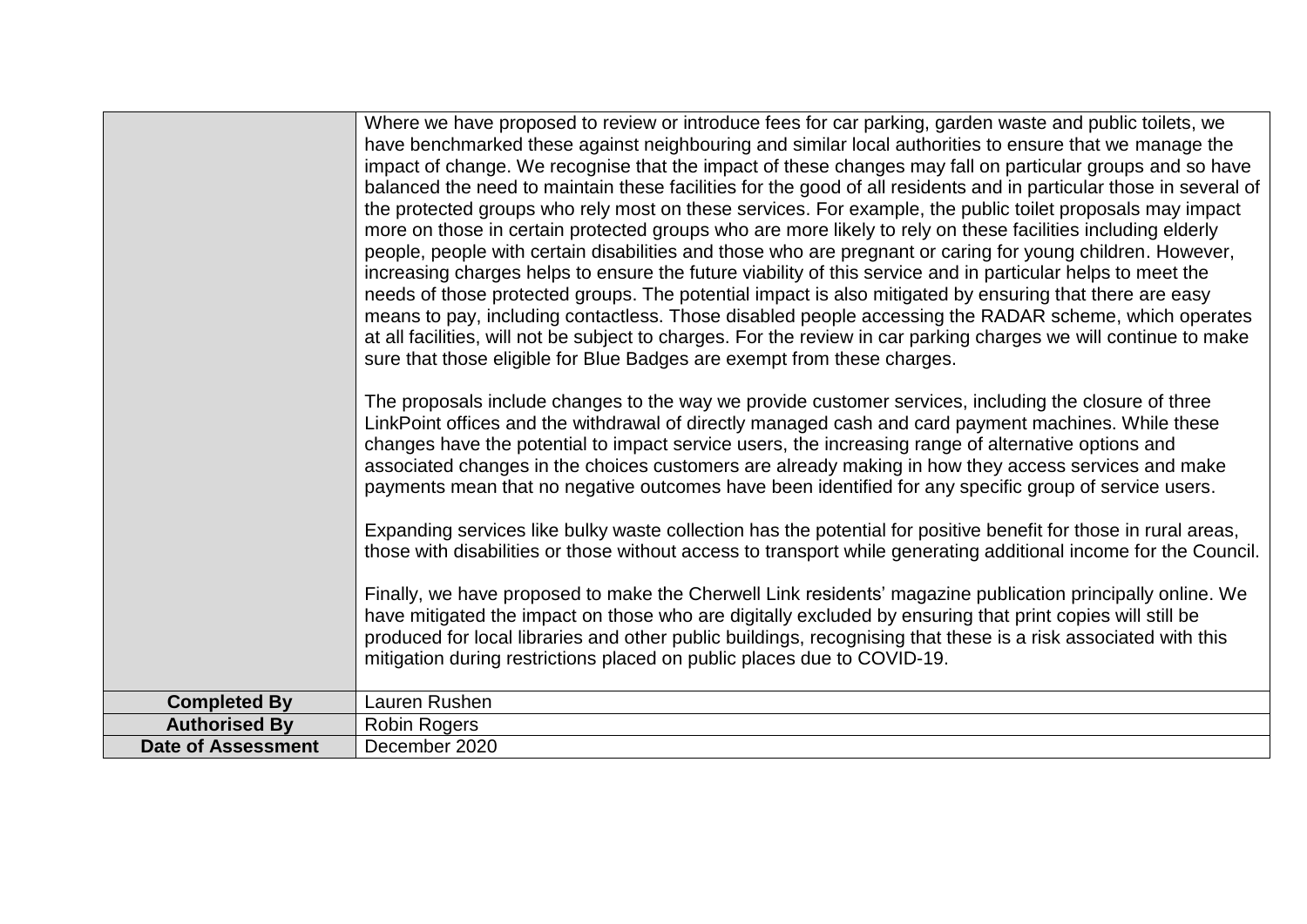# **Section 2: Detail of proposal**

| <b>Context / Background</b><br>Briefly summarise the                                                          | The Council's budget and business planning proposals are designed to enable us to deliver the key<br>priorities in our Business Plan to enable communities to thrive and businesses to grow. Our strategic                                                                                                                                                                                                                                                                                              |
|---------------------------------------------------------------------------------------------------------------|---------------------------------------------------------------------------------------------------------------------------------------------------------------------------------------------------------------------------------------------------------------------------------------------------------------------------------------------------------------------------------------------------------------------------------------------------------------------------------------------------------|
| background to the policy or<br>proposed service change,<br>including reasons for any<br>changes from previous | priorities are:<br>housing that meets your needs<br>leading on environmental sustainability                                                                                                                                                                                                                                                                                                                                                                                                             |
| versions.                                                                                                     | an enterprising economy with strong and vibrant local centres<br>healthy, resilient and engaged communities                                                                                                                                                                                                                                                                                                                                                                                             |
|                                                                                                               | In addition, key themes including Climate Action, Addressing Inequality and the Covid-19 Recovery will be<br>critical in supporting the delivery of the Council's overarching priorities and vision.                                                                                                                                                                                                                                                                                                    |
|                                                                                                               | This budget and business planning round has been impacted by reduction or ongoing uncertainty in major<br>funding streams including the New Homes Bonus Grant and Business Rates. In addition, significant<br>budget pressures have arisen due to reduction in income due to Covid-19, alongside the additional costs<br>incurred. In combination this is resulting in an extremely challenging budgeting and business planning<br>process as set out in the main Budget and Business Planning reports. |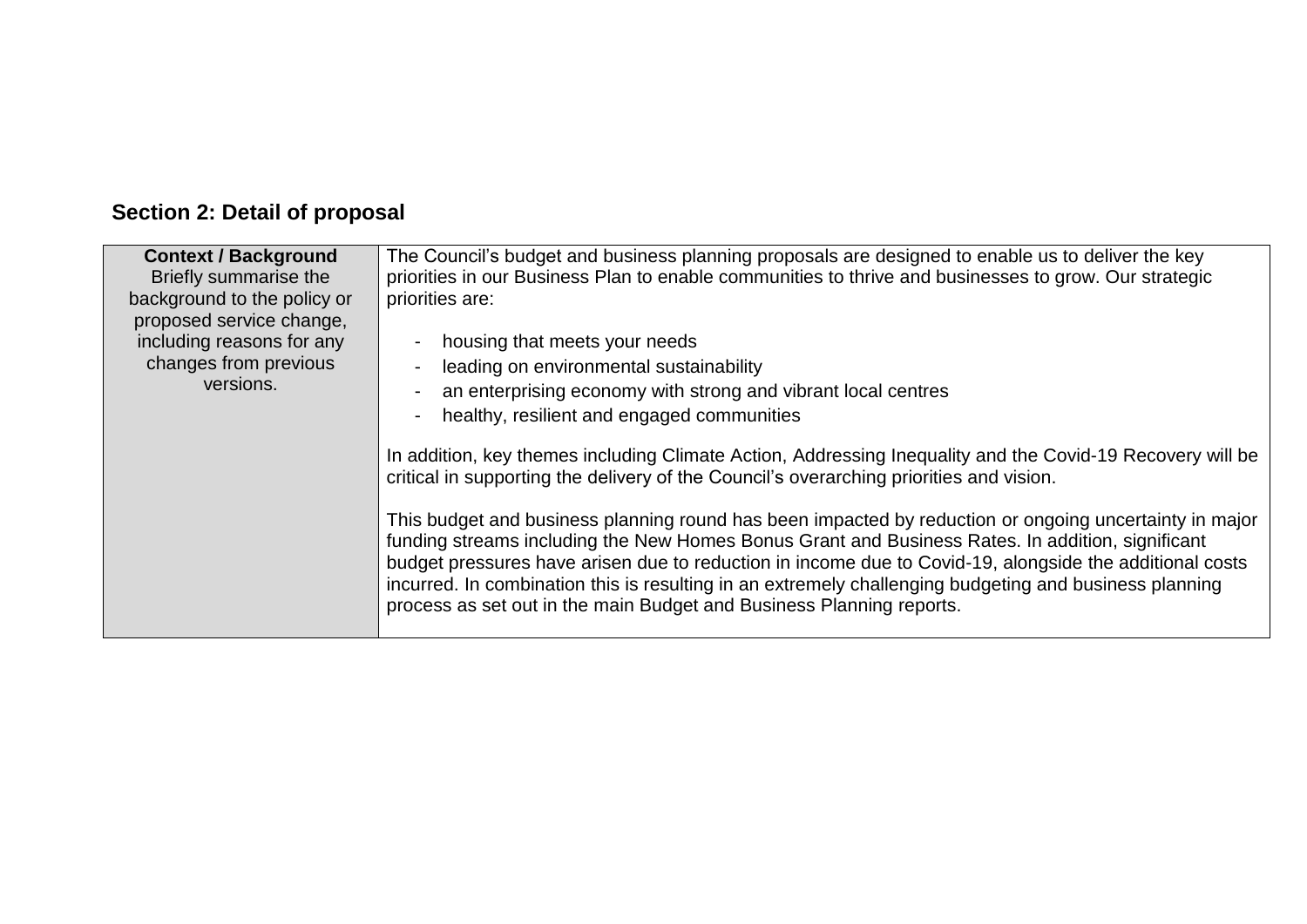| <b>Proposals</b><br>Explain the detail of the<br>proposals, including why this<br>has been decided as the best<br>course of action.                                                                                                                                              | This impact assessment covers all savings proposals across Public Health and Wellbeing, Place and<br>Growth, Commercial Development, Assets and Investment, Communities, Adults and Housing,<br>Regulatory Services, Customers and Organisational Development. Details of proposals are set out in the<br>main Budget and Business Planning proposals.<br>Changes to fees and charges are addressed in the associated Fees and Chares schedule. Any increase<br>to fees and charges may impact on those with more need to use a service, including due to an individual<br>having one or more of the protected characteristics. Changes to fees and charges are proposed after<br>consideration of inflation, service need, bench-marking and market opportunities. Where material service<br>impact has been assessed from changes in charges these will be addressed through the equality impact<br>assessment process that supports decision making on the budget and business planning report or the<br>later specific decision making process associated with review and any subsequent proposed change.                                                                                                |
|----------------------------------------------------------------------------------------------------------------------------------------------------------------------------------------------------------------------------------------------------------------------------------|--------------------------------------------------------------------------------------------------------------------------------------------------------------------------------------------------------------------------------------------------------------------------------------------------------------------------------------------------------------------------------------------------------------------------------------------------------------------------------------------------------------------------------------------------------------------------------------------------------------------------------------------------------------------------------------------------------------------------------------------------------------------------------------------------------------------------------------------------------------------------------------------------------------------------------------------------------------------------------------------------------------------------------------------------------------------------------------------------------------------------------------------------------------------------------------------------------------|
| <b>Evidence / Intelligence</b><br>List and explain any data,<br>consultation outcomes,<br>research findings, feedback<br>from service users and<br>stakeholders etc, that supports<br>your proposals and can help to<br>inform the judgements you<br>make about potential impact | In considering the impact of budget proposals before they are formally agreed, the Council undertakes a<br>detailed process of democratic and community engagement. This includes:<br>Using the Oxfordshire Joint Strategic Needs Assessment (JSNA) of health and wellbeing needs,<br>$\bullet$<br>and the associated Equalities Briefing and Cherwell District Profile to consider the impact of<br>proposals as they are drawn up and in the development of this overarching assessment. The<br>Council's JSNA can be found here;<br>Using data gathered as part of developing the Including Everyone Framework which can be found<br>$\bullet$<br>here;<br>A public consultation process, the results of which are published alongside the Budget and<br>$\bullet$<br><b>Business Planning proposals;</b><br>A democratic process including agreement of proposals by Executive, analysis and comment on<br>$\bullet$<br>those proposals by Budget and Business Planning Committee, and adoption of the budget by Full<br>Council. Each of these stages provides an opportunity to invite comment and engagement from the<br>public and representatives of particular organisations or population groups. |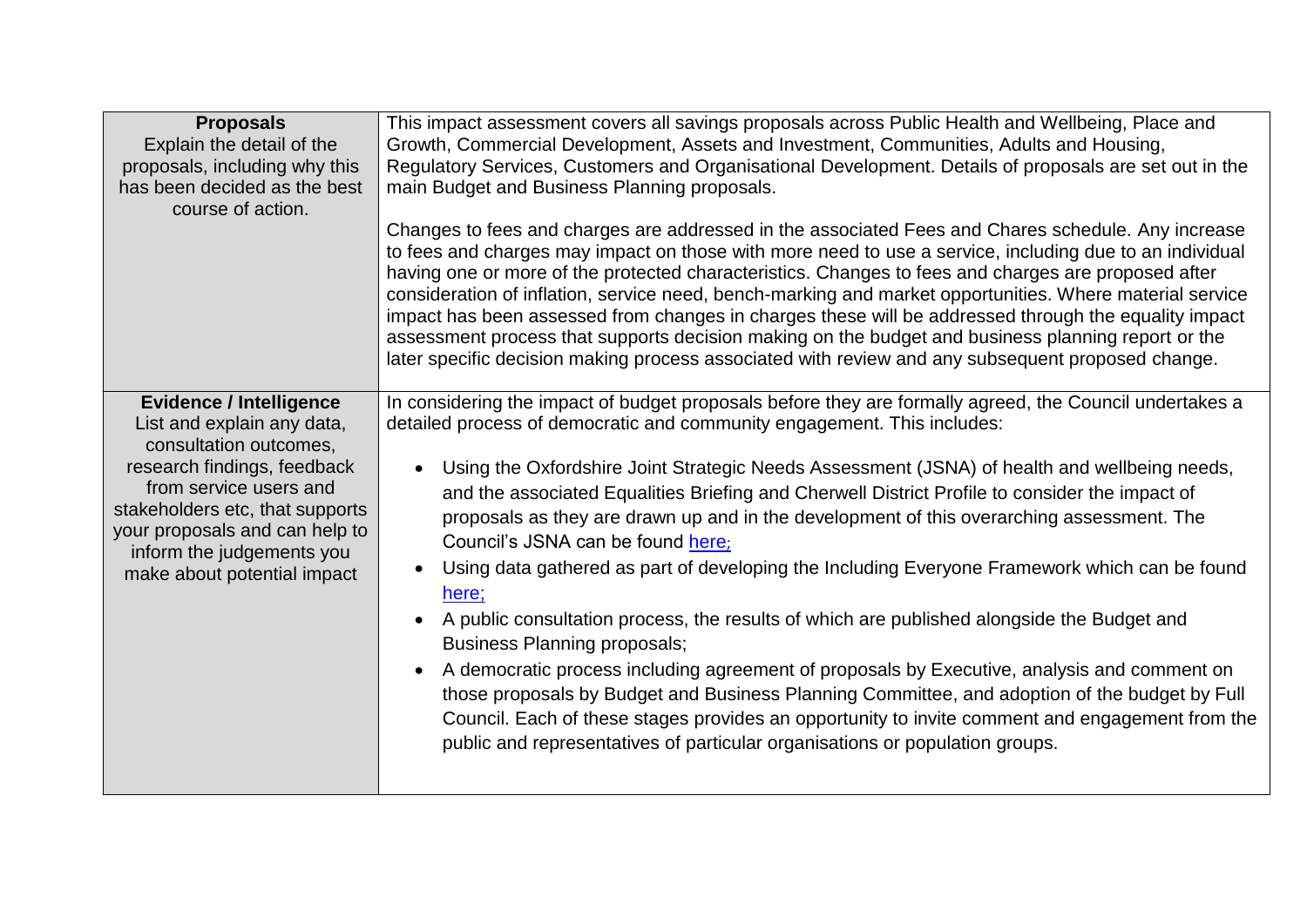| Assessing the evidence and<br>impact on those with the<br>protected and additional | Age: In 2019 there were 150,503 residents in the Cherwell district, 3,600 of which were aged 85+.<br>Cherwell's population is ageing with the 85+ population predicted to increase by 88% by 2037. There<br>were 42,861 people aged under 25 in Cherwell in 2018 (28.7% of the total population), this is slightly                                                                                                                                                                                                                                                                                                                                                                                                                                                                                                                                                                                                                                                                                                                                                                                                                                                                                                                                                                                                                                                                                                                                                                                                                          |
|------------------------------------------------------------------------------------|---------------------------------------------------------------------------------------------------------------------------------------------------------------------------------------------------------------------------------------------------------------------------------------------------------------------------------------------------------------------------------------------------------------------------------------------------------------------------------------------------------------------------------------------------------------------------------------------------------------------------------------------------------------------------------------------------------------------------------------------------------------------------------------------------------------------------------------------------------------------------------------------------------------------------------------------------------------------------------------------------------------------------------------------------------------------------------------------------------------------------------------------------------------------------------------------------------------------------------------------------------------------------------------------------------------------------------------------------------------------------------------------------------------------------------------------------------------------------------------------------------------------------------------------|
| characteristics                                                                    | lower than the figure for the rest of the county where around 31% of the population is aged under 25. It is<br>estimated that around 36,600 older people (aged 65+) living in Oxfordshire have never used the internet.                                                                                                                                                                                                                                                                                                                                                                                                                                                                                                                                                                                                                                                                                                                                                                                                                                                                                                                                                                                                                                                                                                                                                                                                                                                                                                                     |
|                                                                                    | Potential negative impact is identified for older people who may be less likely to have online access in<br>relation to moving Cherwell Link from a print magazine to an online newsletter. This is mitigated by<br>supplementing the online newsletter with a small print run, with copies distributed to public spaces such<br>as libraries, family centres and leisure centres, recognising that these is a risk associated with this<br>mitigation during restrictions on public spaces due to COVID-19. Potential impact is identified for older<br>people with respect to the introduction of charges for garden waste collection in line with other councils,<br>as this group is thought more likely to use the current service. This impact is mitigated by ensuring that<br>the service charge is set at an affordable level and recognising that maintaining the service even with a<br>charge is of greater benefit than ceasing or reducing the service. Alternative options do exist such as the<br>use of Household Waste Recycling Centres (HWRCs) or home composting. Older people may also be<br>more likely to be users of public conveniences and so may be more impacted by the increase in charges.<br>Again, the rate has been set at a level bench-marked and assessed as affordable. The potential impact is<br>also mitigated by ensuring that there are easy means to pay, including contactless. The increase in<br>charges for facilities in Bicester in summer 2020 has not resulted in issues or complaints. |
|                                                                                    | <b>Disability:</b> Around 19% of the South East population have a disability, Oxfordshire is slightly lower than<br>the regional average at 13%. As of 1 April 2019, there were 1,701 adults receiving long term social care<br>for learning disabilities in Oxfordshire from Oxfordshire County Council Adult Social Care services. 3,718<br>children and young people aged between 0-25 are registered with a disability in Oxfordshire, 743 of which<br>are from Cherwell. In 2019 67,577 adults were diagnosed with depression of which 16,534 were in<br>Cherwell.                                                                                                                                                                                                                                                                                                                                                                                                                                                                                                                                                                                                                                                                                                                                                                                                                                                                                                                                                                     |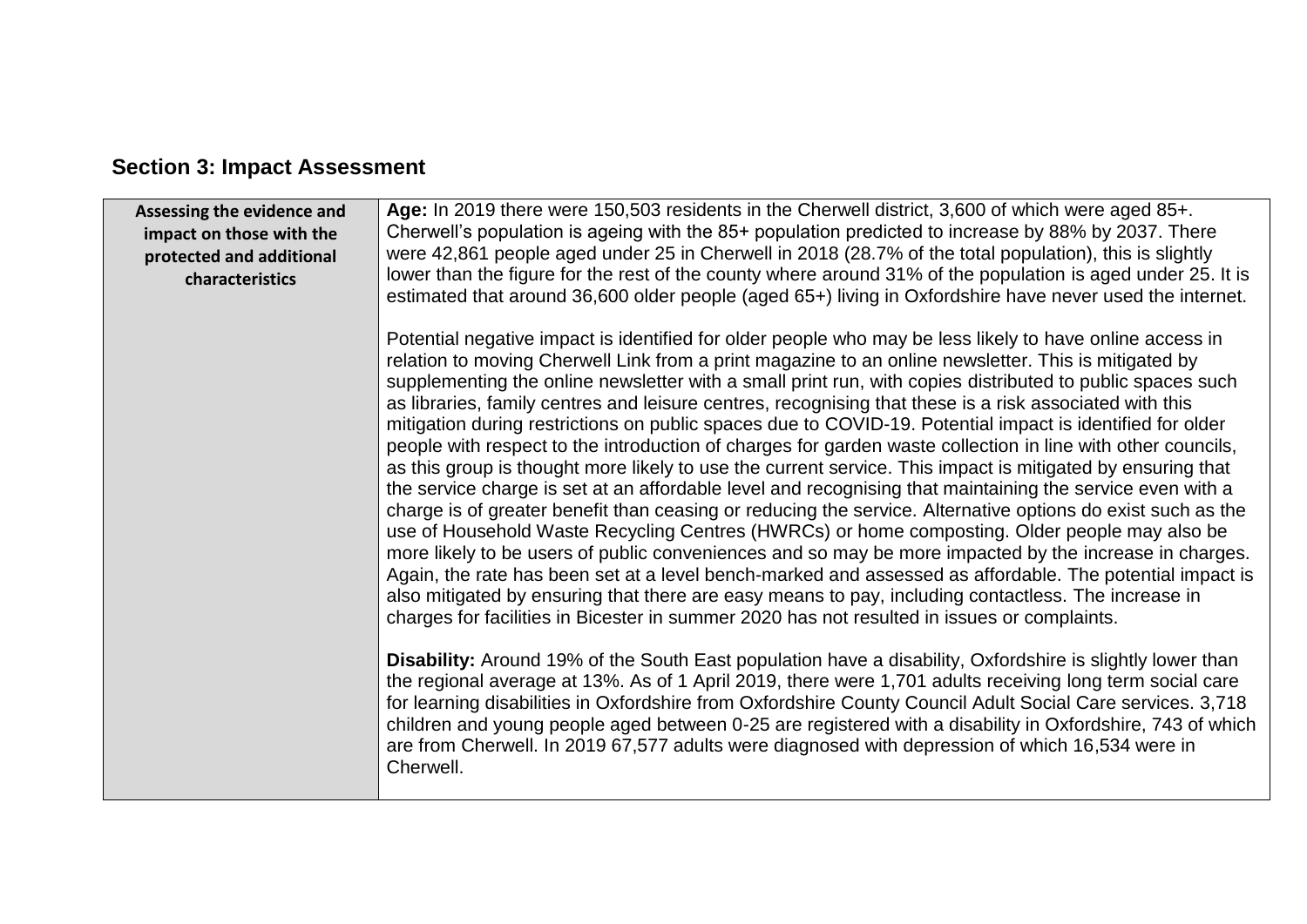The enhanced provision of alternative contact channels as an alternative to travelling to LinkPoint locations has the potential to benefit those with some disabilities that make attending face to face appointments difficult. A potential positive benefit of moving the Cherwell Link newsletter online is noted for some people with visual impairments who will in future be able to access it in a format which can be read by screen readers. People with some disabilities may be more likely to be users of public conveniences and so may be more impacted by the increase in charges. Again, the rate has been set at a level which has been benchmarked and assessed as affordable. The potential impact is also mitigated by ensuring that there are easy means to pay, including contactless. The increase in charges for facilities in Bicester in summer 2020 has not resulted in issues or complaints. Those disabled people accessing the RADAR scheme, which operates at all facilities, will not be subject to charges. Potential impact is identified for people with disabilities with respect to the introduction of charges for garden waste collection in line with other councils, as this group may be less able to access alternative provision such as HWRCs. This impact is mitigated by ensuring that the service charge is set at an affordable level and recognising that maintaining the service even with a charge is of greater benefit than ceasing or reducing the service.

**Gender Reassignment:** There is limited information available on gender identity and data at a local level is not available. During the 2018-19 financial year, there were 379 applications for gender recognition certificates in the UK but this will be under representative of those whose gender identity does not match the sex they assigned at birth. No specific issues relating to gender reassignment have been identified as likely to arise as a result of these proposals.

**Pregnancy and Maternity:** There were 1,754 live births in Cherwell in 2018 and is a comparatively higher fertility rate to the county average. No specific issues relating to pregnancy and maternity have been identified as likely to arise as a result of these proposals. However, we will continue to ensure that our public conveniences are safe places for all people to use insofar as possible including those who are pregnant or caring for young children and may be more likely to make use of this service. Pregnant people and those looking after young children may also be more likely to be users of public conveniences and so may be more impacted by the increase in charges. The rate has been set at a level bench-marked and assessed as affordable. The potential impact is also mitigated by ensuring that there are easy means to pay, including contactless. The increase in charges for facilities in Bicester in summer 2020 has not resulted in issues or complaints.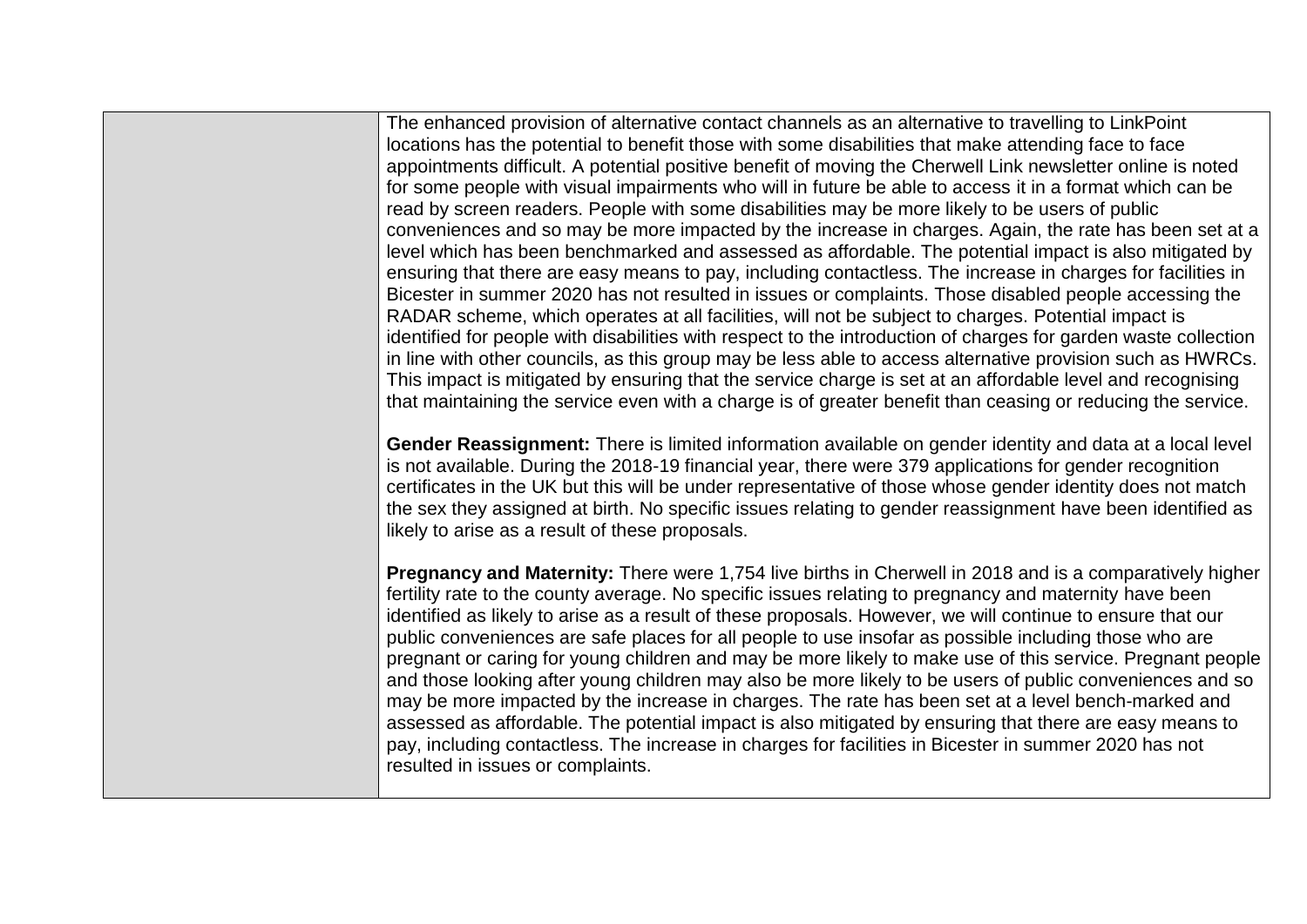| Marriage and Civil Partnership: Only county level data could be sourced for this protected<br>characteristic. At the time of the 2011 Census there were 128,400 married households in Oxfordshire and<br>682 registered same-sex civil partnerships. Same sex marriage became legal in 2014. In 2016 in<br>Oxfordshire there were 3,501 marriages of opposite sex couples and 84 same-sex marriages. No specific<br>issues relating to marriage and civil partnership have been identified as likely to arise as a result of these<br>proposals.          |
|-----------------------------------------------------------------------------------------------------------------------------------------------------------------------------------------------------------------------------------------------------------------------------------------------------------------------------------------------------------------------------------------------------------------------------------------------------------------------------------------------------------------------------------------------------------|
| Race including ethnic or national origin, colour or nationality: In the 2011 Census, 92.17% of<br>Cherwell's residents were white (86.34% English/Welsh/Northern Irish/British, 0.78% Irish, 0.07% Gypsy<br>or Irish Traveller and 4.98% Other white), 4.26% were Asian/Asian British (1.68% Pakistani, 1.18% Indian,<br>0.13% Bangladeshi, 0.46% Chinese and 0.80% Other Asian) 1.38% were Black/African/Caribbean/Black<br>British and 0.39% were other ethnic groups. The majority of ethnic minority populations in Cherwell are<br>based in Banbury. |
| Religion or belief: The question on religion and belief in the 2011 Census survey was voluntary and<br>67.7% of residents in Cherwell responded to this question. 94.2% of those that responded said that they<br>were Christian, the largest non-Christian group stated that they were Muslim (2.3%) and 25% of<br>respondents said that they had no religion or belief. No specific issues relating to religion or belief have<br>been identified as likely to arise as a result of these proposals.                                                    |
| Sex: In Cherwell in 2019 there were 75,832 females (50.3%) and 74,671 (49.6%) males. No specific<br>issues relating to sex have been identified as likely to arise as a result of these proposals.                                                                                                                                                                                                                                                                                                                                                        |
| Sexual Orientation: There is limited data on sexual orientation defined as people identifying as<br>heterosexual/straight, gay/lesbian, bisexual or another sexual attraction. It was estimated that there was a<br>total of 12,300 people aged 16+ in Oxfordshire identifying as Lesbian, Gay or Bisexual in 2018. No<br>specific issues relating to sexual orientation have been identified as likely to arise as a result of these<br>proposals.                                                                                                       |
| Rural Communities: Oxfordshire is the most rural county in the South East at 2.6 people per hectare and<br>40% of our population live in smaller towns and villages.                                                                                                                                                                                                                                                                                                                                                                                      |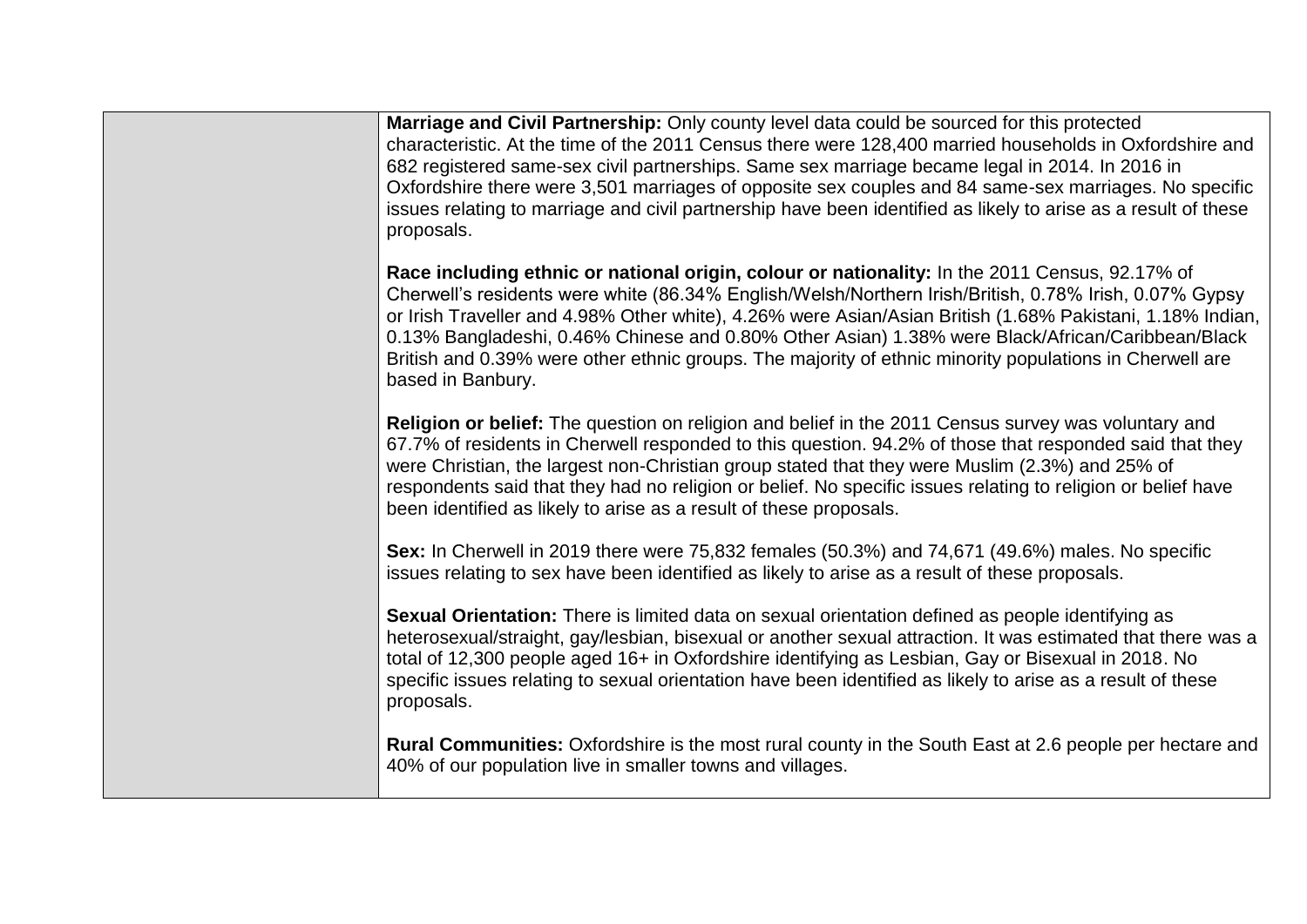| The enhanced provision of alternative contact channels as an alternative to travelling to LinkPoint<br>locations has the potential to benefit those living in rural communities by making interaction with the<br>Council easier. Potential impact is identified for people living in rural communities with respect to the<br>introduction of charges for garden waste collection in line with other councils, as this group may be less<br>able to access alternative provision such as HRWCs. This impact is mitigated by ensuring that the service<br>charge is set at an affordable level. Alternative options do exist such as home composting. |
|-------------------------------------------------------------------------------------------------------------------------------------------------------------------------------------------------------------------------------------------------------------------------------------------------------------------------------------------------------------------------------------------------------------------------------------------------------------------------------------------------------------------------------------------------------------------------------------------------------------------------------------------------------|
| Armed Forces: In April 2019 there were 9,550 regular armed forces personnel stationed in Oxfordshire<br>and in March 2019 there were 6,592 recipients of pensions/compensation under the Armed Forces<br>Pension Scheme, War Pension Scheme and Armed Forces Compensation Scheme in the county.                                                                                                                                                                                                                                                                                                                                                       |
| A potential positive benefit of moving the Cherwell Link newsletter online is identified for armed forces<br>families or personnel stationed on bases or out-of-district as they will in future be able to access the<br>newsletter and stay in touch with the District wherever they are located.                                                                                                                                                                                                                                                                                                                                                    |
| Carers: In 2018-19 there were a total of 4,105 carers in Oxfordshire who were registered and receiving a<br>service in the form of a carer's assessment or direct payment from a pooled budget. It is estimated that<br>there are 13,254 unpaid carers in Cherwell. No specific issues relating to carers have been identified as<br>likely to arise as a result of these proposals.                                                                                                                                                                                                                                                                  |
| <b>Carer leavers:</b> Care Leavers face many challenges as they move into adulthood, such as those relating<br>to careers, education, accommodation and personal change. This impact assessment has identified no<br>specific impact of our budget and business planning proposals on Care Leavers.                                                                                                                                                                                                                                                                                                                                                   |
| Areas of Social Deprivation: Although Oxfordshire is generally considered to be relatively affluent, there<br>are pockets of deprivation and a number of these are located in Cherwell wards. Parts of Banbury Cross<br>and Neithrop, Banbury Ruscote, Bicester South and Ambrosden, Bicester West, Kidlington East, and<br>Launton and Otmoor are within the 20% most deprived areas of Cherwell.                                                                                                                                                                                                                                                    |
| There is not considered to be any adverse impact on those living with social deprivation, who may be<br>more likely to be occupy properties affected by a proposed review of rent in Build! Properties. This is                                                                                                                                                                                                                                                                                                                                                                                                                                       |